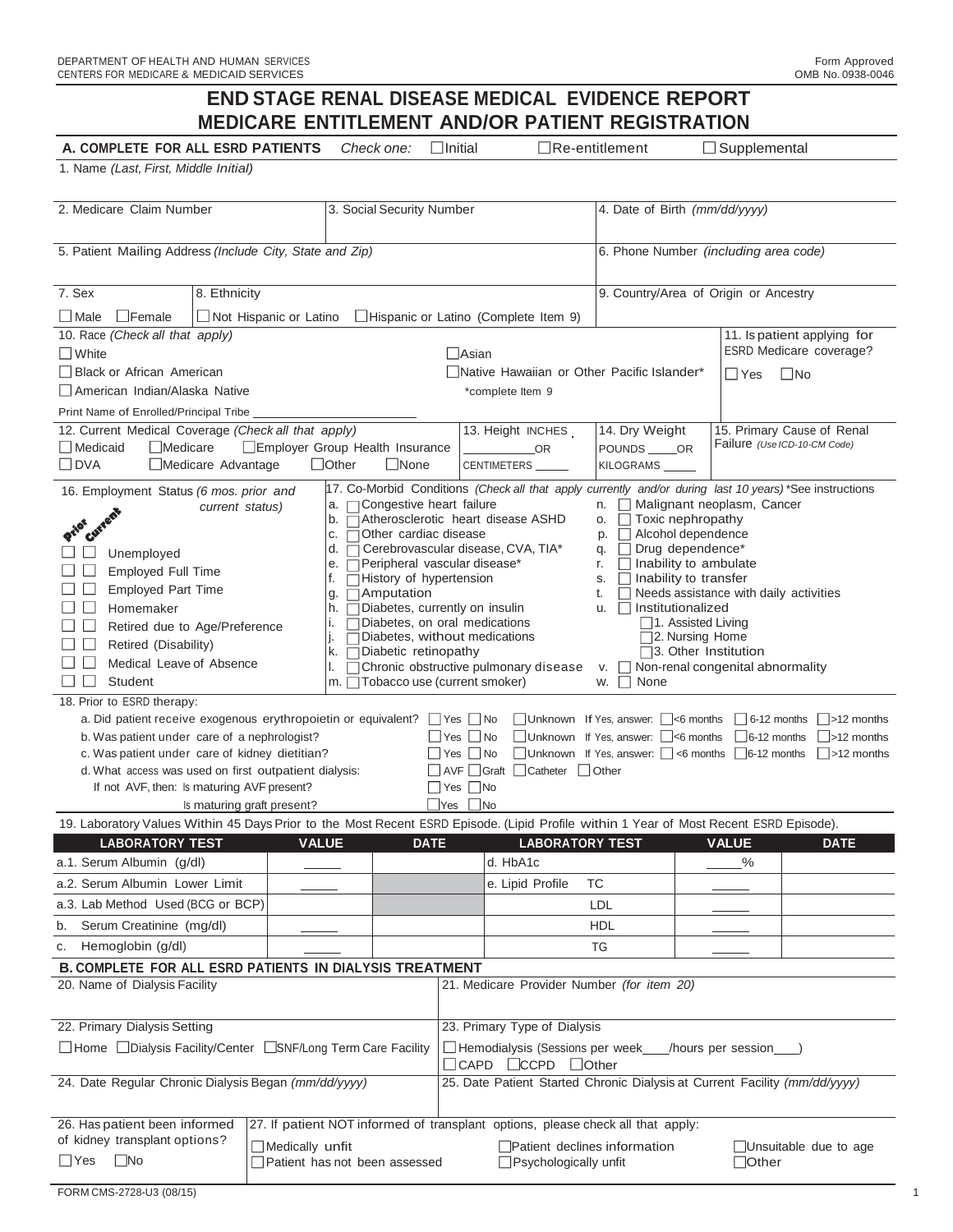| <b>C. COMPLETE FOR ALL KIDNEY TRANSPLANT PATIENTS</b>                                                                                                                                                                                                                                                                                                                                                                                                                                                                                                                                                                                                                                                                                                                                             |                                  |                                                                                                               |                                               |                                          |  |  |
|---------------------------------------------------------------------------------------------------------------------------------------------------------------------------------------------------------------------------------------------------------------------------------------------------------------------------------------------------------------------------------------------------------------------------------------------------------------------------------------------------------------------------------------------------------------------------------------------------------------------------------------------------------------------------------------------------------------------------------------------------------------------------------------------------|----------------------------------|---------------------------------------------------------------------------------------------------------------|-----------------------------------------------|------------------------------------------|--|--|
| 28. Date of Transplant (mm/dd/yyyy)                                                                                                                                                                                                                                                                                                                                                                                                                                                                                                                                                                                                                                                                                                                                                               | 29. Name of Transplant Hospital  |                                                                                                               |                                               | 30. Medicare Provider Number for Item 29 |  |  |
| Date patient was admitted as an inpatient to a hospital in preparation for, or anticipation of, a kidney transplant prior to the<br>date of actual transplantation.                                                                                                                                                                                                                                                                                                                                                                                                                                                                                                                                                                                                                               |                                  |                                                                                                               |                                               |                                          |  |  |
| 31. Enter Date (mm/dd/yyyy)                                                                                                                                                                                                                                                                                                                                                                                                                                                                                                                                                                                                                                                                                                                                                                       | 32. Name of Preparation Hospital |                                                                                                               | 33. Medicare Provider number for Item 32      |                                          |  |  |
| 34. Current Status of Transplant (if functioning, skip items 36 and 37)                                                                                                                                                                                                                                                                                                                                                                                                                                                                                                                                                                                                                                                                                                                           |                                  | 35. Type of Donor:                                                                                            |                                               |                                          |  |  |
| $\Box$ Functioning<br>□Non-Functioning                                                                                                                                                                                                                                                                                                                                                                                                                                                                                                                                                                                                                                                                                                                                                            |                                  | Deceased<br>□Living Related<br>□Living Unrelated                                                              |                                               |                                          |  |  |
| 36. If Non-Functioning, Date of Return to Regular Dialysis (mm/dd/yyyy)                                                                                                                                                                                                                                                                                                                                                                                                                                                                                                                                                                                                                                                                                                                           |                                  | 37. Current Dialysis Treatment Site<br>$\Box$ Home<br>Dialysis Facility/Center<br>SNF/Long Term Care Facility |                                               |                                          |  |  |
| D. COMPLETE FOR ALL ESRD SELF-DIALYSIS TRAINING PATIENTS (MEDICARE APPLICANTS ONLY)                                                                                                                                                                                                                                                                                                                                                                                                                                                                                                                                                                                                                                                                                                               |                                  |                                                                                                               |                                               |                                          |  |  |
| 38. Name of Training Provider                                                                                                                                                                                                                                                                                                                                                                                                                                                                                                                                                                                                                                                                                                                                                                     |                                  | 39. Medicare Provider Number of Training Provider (for Item 38)                                               |                                               |                                          |  |  |
| 40. Date Training Began (mm/dd/yyyy)                                                                                                                                                                                                                                                                                                                                                                                                                                                                                                                                                                                                                                                                                                                                                              |                                  | 41. Type of Training                                                                                          |                                               |                                          |  |  |
|                                                                                                                                                                                                                                                                                                                                                                                                                                                                                                                                                                                                                                                                                                                                                                                                   |                                  | Hemodialysis a. Home<br>b. In Center<br>$\Box$ CAPD<br>$\sqcap$ CCPD<br>$\Box$ Other                          |                                               |                                          |  |  |
| 42. This Patient is Expected to Complete (or has completed) Training<br>and will Self-dialyze on a Regular Basis.                                                                                                                                                                                                                                                                                                                                                                                                                                                                                                                                                                                                                                                                                 |                                  | 43. Date When Patient Completed, or is Expected to Complete, Training<br>(mm/dd/yyyy)                         |                                               |                                          |  |  |
| $\n  No\n$<br>  Yes                                                                                                                                                                                                                                                                                                                                                                                                                                                                                                                                                                                                                                                                                                                                                                               |                                  |                                                                                                               |                                               |                                          |  |  |
| I certify that the above self-dialysis training information is correct and is based on consideration of all pertinent medical, psychological, and<br>sociological factors as reflected in records kept by this training facility.                                                                                                                                                                                                                                                                                                                                                                                                                                                                                                                                                                 |                                  |                                                                                                               |                                               |                                          |  |  |
| 44. Printed Name and Signature of Physician personally familiar with the patient's training                                                                                                                                                                                                                                                                                                                                                                                                                                                                                                                                                                                                                                                                                                       |                                  |                                                                                                               |                                               | 45. UPIN of Physician in Item 44         |  |  |
| a.) Printed Name                                                                                                                                                                                                                                                                                                                                                                                                                                                                                                                                                                                                                                                                                                                                                                                  |                                  | c.) Date (mm/dd/vvvv)                                                                                         |                                               |                                          |  |  |
| <b>E. PHYSICIAN IDENTIFICATION</b>                                                                                                                                                                                                                                                                                                                                                                                                                                                                                                                                                                                                                                                                                                                                                                |                                  |                                                                                                               |                                               |                                          |  |  |
| 46. Attending Physician (Print)                                                                                                                                                                                                                                                                                                                                                                                                                                                                                                                                                                                                                                                                                                                                                                   |                                  |                                                                                                               | 47. Physician's Phone No. (Include Area Code) | 48. UPIN of Physician in Item 46         |  |  |
| I certify, under penalty of perjury, that the information on this form is correct to the best of my knowledge and belief. Based on diagnostic<br>tests and laboratory findings, I further certify that this patient has reached the stage of renal impairment that appears irreversible and<br>permanent and requires a regular course of dialysis or kidney transplant to maintain life. I understand that this information is intended for<br>use in establishing the patient's entitlement to Medicare benefits and that any falsification, misrepresentation, or concealment of essential<br>information may subject me to fine, imprisonment, civil penalty, or other civil sanctions under applicable Federal laws.<br>49. Attending Physician's Signature of Attestation (Same as Item 46) |                                  | PHYSICIAN ATTESTATION                                                                                         |                                               | 50. Date (mm/dd/yyyy)                    |  |  |
| 51. Physician Recertification Signature                                                                                                                                                                                                                                                                                                                                                                                                                                                                                                                                                                                                                                                                                                                                                           | 52. Date (mm/dd/yyyy)            |                                                                                                               |                                               |                                          |  |  |
| 53. Remarks                                                                                                                                                                                                                                                                                                                                                                                                                                                                                                                                                                                                                                                                                                                                                                                       |                                  |                                                                                                               |                                               |                                          |  |  |

### **F. OBTAIN SIGNATURE FROM PATIENT**

I hereby authorize any physician, hospital, agency, or other organization to disclose any medical records or other information about my medical condition to the Department of Health and Human Services for purposes of reviewing my application for Medicare entitlement *under the Social Security Act and/or for scientific research.*

| 54. Signature of Patient (Signature by mark must be witnessed.) | $ 55.$ Date (mm/dd/yyyy) |
|-----------------------------------------------------------------|--------------------------|
|                                                                 |                          |

## **G. PRIVACY STATEMENT**

The collection of this information is authorized by Section 226A of the Social Security Act. The information provided will be used to determine if an individual is entitled to Medicare under the End Stage Renal Disease provisions of the law. The information will be maintained in system No. 09-70- 0520, "End Stage Renal Disease Program Management and Medical Information System (ESRD PMMIS)", published in the Federal Register, Vol. 67, No. 116, June 17, 2002, pages 41244-41250 or as updated and republished. Collection of your Social Security number is authorized by Executive Order 9397. Furnishing the information on this form is voluntary, but failure to do so may result in denial of Medicare benefits. Information from the ESRD PMMIS may be given to a congressional office in response to an inquiry from the congressional office made at the request of the individual; an individual or organization for research, demonstration, evaluation, or epidemiologic project related to the prevention of disease or disability, or the restoration or maintenance of health. Additional disclosures may be found in the *Federal Register* notice cited above. You should be aware that P.L.100-503, the Computer Matching and Privacy Protection Act of 1988, permits the government to verify information by way of computer matches.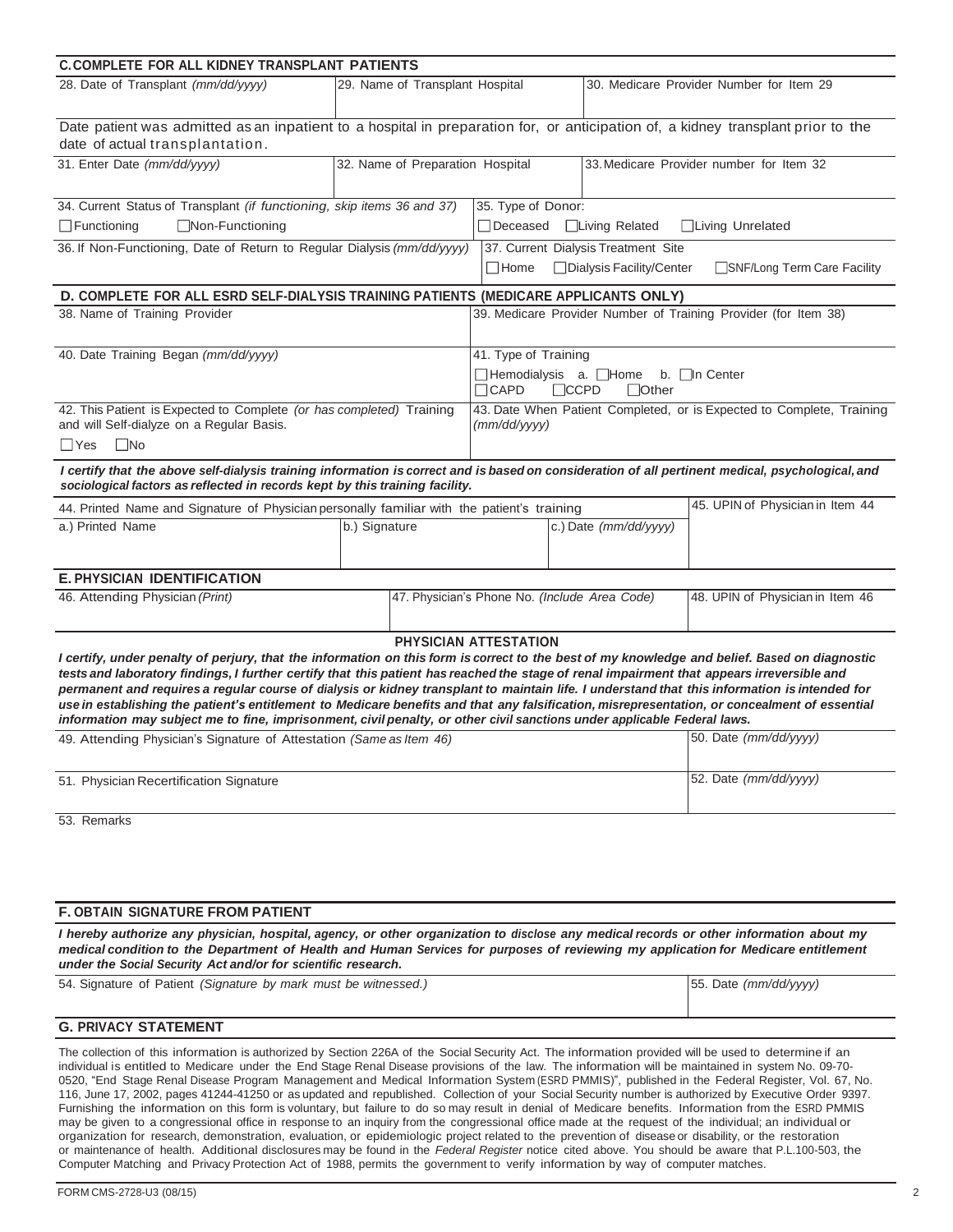## INSTRUCTIONS FOR COMPLETION OF END STAGE RENAL DISEASE MEDICAL E V I D E N C E REPORT MEDICARE ENTITLEMENT AND/OR PATIENT REGISTRATION

For whom should this form be completed:

This form SHOULD NOT be completed for those patients who are in acute renal failure. Acute renal failure is a condition in which kidney function can be expected to recover after a short period of dialysis, i.e., several weeks or months.

This form MUST BE completed within 45 days for ALL patients beginning any of the following:

Check the appropriate block that identifies the reason for submission of this form.

#### Initial

For all patients who initially receive a kidney transplant instead of a course of dialysis. For patients for whom a regular course of dialysis has been prescribed by a physician because they have reached that stage of renal impairment that a kidney transplant or regular course of dialysis is necessary to maintain life. The first date of a regular course of dialysis is the date this prescription is implemented whether as an inpatient of a hospital, an outpatient in a dialysis center or facility, or a home patient.

The form should be completed for all patients in this category even if the patient dies within this time period.

#### Re-entitlement

For beneficiaries who have already been entitled to ESRD Medicare benefits and those benefits were terminated because their coverage stopped 3 years post-transplant but now are again applying for Medicare ESRD benefits because they returned to dialysis or received another kidney transplant.

For beneficiaries who stopped dialysis for more than 12 months, have had their Medicare ESRD benefits terminated and now returned to dialysis or received a kidney transplant. These patients will be reapplying for Medicare ESRD benefits.

#### Supplemental

Patient has received a transplant or trained for self-care dialysis within the first 3 months of the first date of dialysis and initial form was submitted.

All items except as follows: To be completed by the attending physician, head nurse, or social worker involved in this patient's treatment of renal disease.

Items 15, 17-18, 26-27, 49-50: To be completed by the attending physician. Item 44: To be signed by the attending physician or the physician familiar with the patient'<sup>s</sup> self-care dialysis training. Items 54 and 55: To be signed and dated by the patient.

- 1. Enter the patient'<sup>s</sup> legal name (Last, first, middle initial). Name should appear exactly the same as it appears on patient'<sup>s</sup> social security or Medicare card.
- 2. If the patient is covered by Medicare, enter his/her Medicare claim number as it appears on his/her Medicare card.
- 3. Enter the patient'<sup>s</sup> own social security number. This number can be verified from his/her social security card.
- 4. Enter patient'<sup>s</sup> date of birth (2-digit Month, Day, and 4-digit Year). Example 07/25/1950.
- 5. Enter the patient'<sup>s</sup> mailing address (number and street or post office box number, city, state, and ZIP code.)
- 6. Enter the patient'<sup>s</sup> home area code and telephone number.
- 7. Check the appropriate block to identify sex.
- 8. Check the appropriate block to identify ethnicity. Definitions of the ethnicity categories for Federal statistics are as follows: Not Hispanic or Latino—A person of culture or origin not

described below, regardless of race.

Hispanic or Latino—A person of Cuban, Puerto Rican, or Mexican culture or origin regardless of race. Please complete Item 9 and provide the country, area of origin, or ancestry to which the patient claims to belong.

9. Country/Area of origin or ancestry—Complete if information is available or if directed to do so in question 8.

10. Check the appropriate block(s) to identify race. Definitions of the racial categories for Federal statistics are as follows: White—A person having origins in any of the original white peoples of Europe, the Middle East or North Africa.

> Black or African American—A person having origins in any of the black racial groups of Africa. This includes native-born Black Americans, Africans, Haitians and residents of non-Spanish speaking Caribbean Islands of African descent.

American Indian/Alaska Native—A person having origins in any of the original peoples of North America and South America (including Central America) and who maintains Tribal affiliation or community attachment. Print the name of the enrolled or principal tribe to which the patient claims to be a member.

Asian—A person having origins in any of the original peoples of the Far East, Southeast Asia or the Indian subcontinent including, for example, Cambodia, China, India, Japan, Korea, Malaysia, Pakistan, the Philippine Islands, Thailand and Vietnam.

Native Hawaiian or Other Pacific Islander—A person having origins in any of the original peoples of Hawaii, Guam, Samoa, or other Pacific Islands. Please complete Item 9 and provide the country, area of origin, or ancestry to which the patient claims to belong.

#### DISTRIBUTION OF COPIES:

- Forward one copy of this form to the Social Security office servicing the claim.
- Forward one copy of this form to the ESRD Network Organization.
- Retain one copy of this form in the patient's medical records file.

According to the Paperwork Reduction Ad of 1995, no persons are required to respond to a collection of information unless it displays a valid OMB control number. The valid OMB control number for this information is 0938-0046. The time required to complete this information collection estimated to average 45 minutes per response, including the time to review instructions, search existing data resources, and gather the data needed, and complete and review the information collection. If you have any comments concerning the accuracy of the time estimate(s) or suggestions<br>for improving this form, please write dams payments, medical records or anydocuments containing sensitive informationto the PRA ReportsClearanceOffice. Please notethat any correspondence notpertaining to<br>the information collection burden approved under the ass regarding where to submit your documents, please contact 1-800-MEDICARE.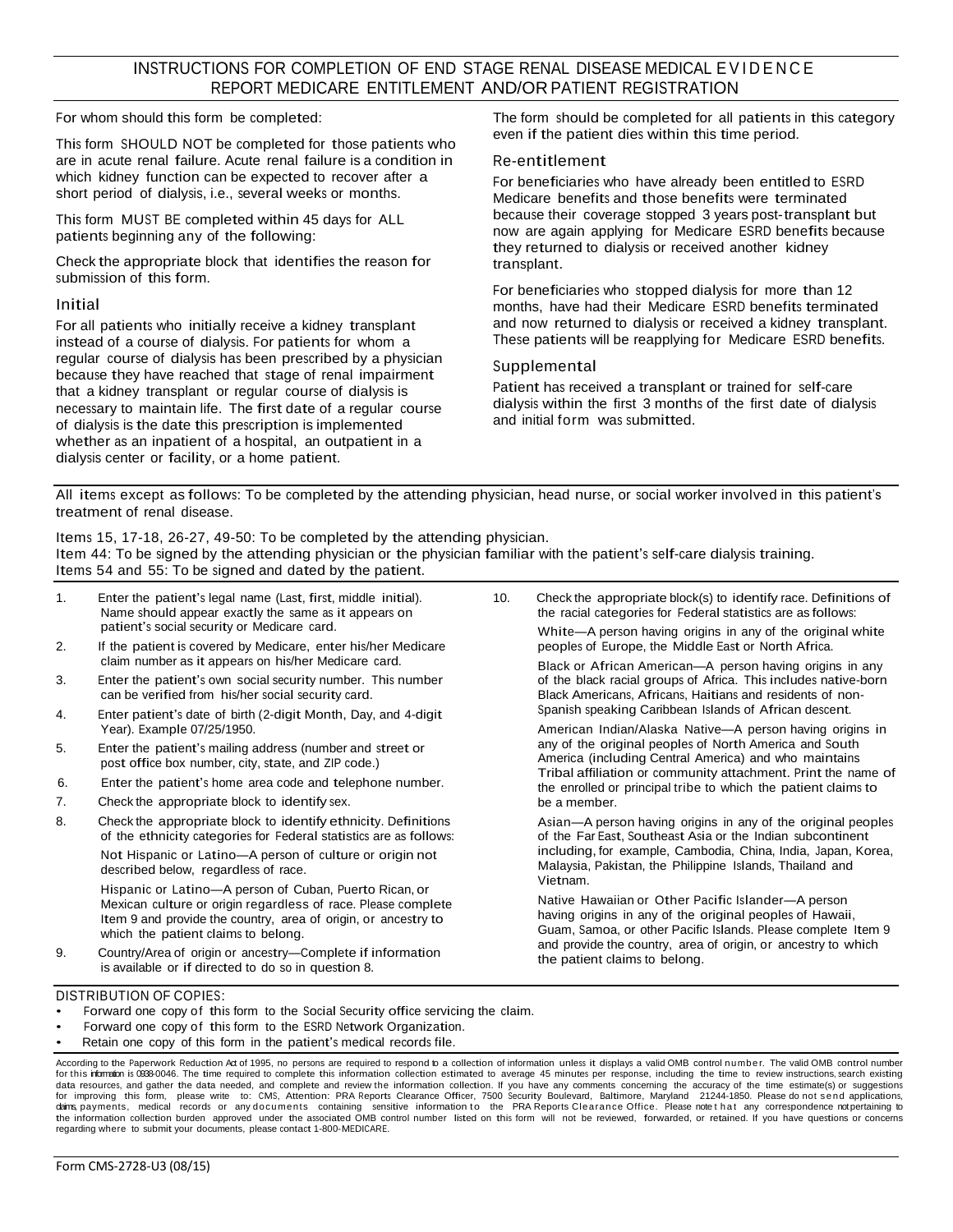- 11. Check the appropriate yes or no block to indicate if patient is applying for ESRD Medicare. Note: Even though a person may already be entitled to general Medicare coverage, he/she should reapply for ESRD Medicare coverage.
- 12. Check all the blocks that apply to this patient'<sup>s</sup> current medical insurance status.

Medicaid—Patient is currently receiving State Medicaid benefits.

Medicare—Patient is currently entitled to Federal Medicare benefits.

Employer Group Health Insurance—Patient receives medical benefits through an employee health plan that covers employees, former employees, or the families of employees o former employees.

DVA—Patient is receiving medical care from a Department of Veterans Affairs facility.

Medicare Advantage—Patient is receiving medical benefits under a Medicare Advantage organization.

Other Medical Insurance—Patient is receiving medical benefits under a health insurance plan that is not Medicare, Medicaid, Department of Veterans Affairs, HMO/M+C organization, nor an employer group health insurance plan. Examples of other medical insurance are Railroad Retirement and CHAMPUS beneficiaries.

None—Patient has no medical insurance plan.

- 13. Enter the patient'<sup>s</sup> most recent recorded height in inches OR centimeters at time form is being completed. If entering height in centimeters, round to the nearest centimeter. Estimate or use last known height for those unable to be measured. (Example of inches - 62. DO NOT PUT 5'2") NOTE: For amputee patients, enter height prior to amputation.
- 14. Enter the patient'<sup>s</sup> most recent recorded dry weight in pounds OR kilograms at time form is being completed. If entering weight in kilograms, round to the nearest kilogram.
- NOTE: For amputee patients, enter actual dry weight.
- 15. To be completed by the attending physician. Enter the ICD10-CM Code to indicate the primary cause of end stage renal disease.
- 16. Check the first box to indicate employment status 6 months prior to renal failure and the second box to indicate current employment status. Check only one box for each time period. If patient is under 6 years of age, leave blank.
- 17. To be completed by the attending physician. Check all comorbid conditions that apply.

\*Cerebrovascular Disease includes history of stroke/cerebrovascular accident (CVA) and transient ischemic attack (TIA).

\*Peripheral Vascular Disease includes absent foot pulses, prior typical claudication, amputations for vascular disease, gangrene and aortic aneurysm.

\*Drug dependence means dependent on illicit drugs.

18. Prior to ESRD therapy, check the appropriate box to indicate whether the patient received exogenous erythropoietin (EPO) or equivalent, was under the care of a nephrologist and/or was under the care of a kidney dietitian. Provide vascular access information as to the type of access used (Arterio-Venous Fistula (AVF), graft, catheter (including port device) or other type of access) when the patient first received outpatient dialysis. If an AVF access was not used, was a maturing AVF or graft present?

NOTE: For those patients re-entering the Medicare program after benefits were terminated, Items 19a thru 19c should contain initial laboratory values within 45 days prior to the most recent ESRD episode. Lipid profiles and HbA1c should be within 1 year of the most recent ESRD episode. Some tests may not be required for patients under 21 years of age.

- 19a1. Enter the serum albumin value (g/dl) and date test was taken. This value and date must be within 45 days prior to first dialysis treatment or kidney transplant.
- 19a2. Enter the lower limit of the normal range for serum albumin from the laboratory which performed the serum albumin test entered in 19a1.
- 19a3. Enter the serum albumin lab method used (BCG or BCP).
- 19b. Enter the serum creatinine value (mg/dl) and date test was taken. THIS FIELD MUST BE COMPLETED. Value must be within 45 days prior to first dialysis treatment or kidney transplant.
- 19c. Enter the hemoglobin value (g/dl) and date test was taken. This value and date must be within 45 days prior to the first dialysis treatment or kidney transplant.
- 19d. Enter the HbA1c value and the date the test was taken. The date must be within 1 year prior to the first dialysis treatment or kidney transplant.
- 19e. Enter the Lipid Profile values and date test was taken. These values: TC–Total Cholesterol; LDL–LDL Cholesterol; HDL–HDL Cholesterol; TG–Triglycerides, and date must be within 1 year prior to the first dialysis treatment or kidney transplant.
- 20. Enter the name of the dialysis facility where patient is currently receiving care and who is completing this form for patient.
- 21. Enter the 6-digit Medicare identification code of the dialysis facility in item 20.
- 22. If the person is receiving a regular course of dialysis treatment, check the appropriate anticipated long-term treatment setting at the time this form is being completed.
- 23. If the patient is, or was, on regular dialysis, check the anticipated long-term primary type of dialysis: Hemodialysis, (enter the number of sessions prescribed per week and the hours that were prescribed for each session), CAPD (Continuous Ambulatory Peritoneal Dialysis) and CCPD (Continuous Cycling Peritoneal Dialysis), or Other. Check only one block. NOTE: Other has been placed on this form to be used only to report IPD (Intermittent Peritoneal Dialysis) and any new method of dialysis that may be developed prior to the renewal of this form by Office of Management and Budget.
- 24. Enter the date (month, day, year) that a "regular course of chronic dialysis" began. The beginning of the course of dialysis is counted from the beginning of regularly scheduled dialysis necessary for the treatment of end stage renal disease (ESRD) regardless of the dialysis setting. The date of the first dialysis treatment after the physician has determined that this patient has ESRD and has written a prescription for <sup>a</sup>"regular course of dialysis"is the "Date Regular Chronic Dialysis Began" regardless of whether this prescription was implemented in a hospital/ inpatient, outpatient, or home setting and regardless of any acute treatments received prior to the implementation of the prescription.

NOTE: For these purposes, end stage renal disease means irreversible damage to a person'<sup>s</sup> kidneys so severely affecting his/her ability to remove or adjust blood wastes that in order to maintain life he or she must have either a course of dialysis or a kidney transplant to maintain life.

If re-entering the Medicare program, enter beginning date of the current ESRD episode. Note in Remarks, Item 53, that patient is restarting dialysis.

- 25. Enter date patient started chronic dialysis at current facility of dialysis services. In cases where patient transferred to current dialysis facility, this date will be after the date in Item 24.
- 26. Enter whether the patient has been informed of their options for receiving a kidney transplant.
- 27. If the patient has not been informed of their options (answered "no" to Item 26), then enter all reasons why <sup>a</sup>